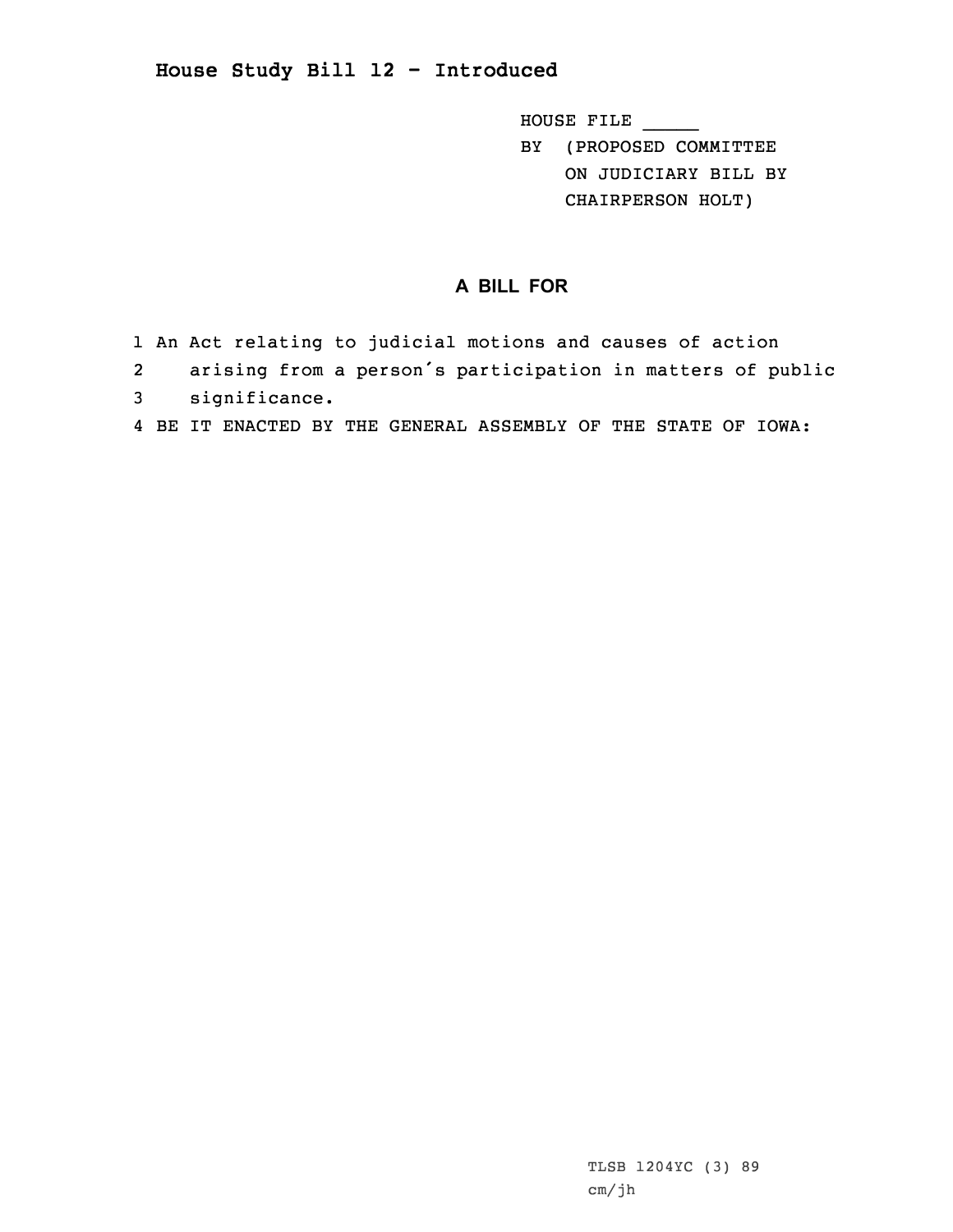1 Section 1. NEW SECTION. **619.20 Protection of public** 2 **participation —— special motion to strike.**

 1. The general assembly finds and declares that it is in the public interest to encourage continued participation in matters of public significance, and that this participation should not be chilled through abuse of the judicial process. To this end, this section shall be construed broadly.

8 2. As used in this section, unless the context otherwise 9 requires:

 *a. "Act in furtherance of the person's right of petition or free speech under the Constitution of the United States or the Constitution of the State of Iowa in connection with <sup>a</sup> public issue"* includes all of the following:

14 (1) Any written or oral statement or writing made before <sup>a</sup> 15 legislative, executive, or judicial proceeding, or any other 16 official proceeding authorized by law.

 (2) Any written or oral statement or writing made in connection with an issue under consideration or review by <sup>a</sup> legislative, executive, or judicial body, or any other official proceeding authorized by law.

21 (3) Any written or oral statement or writing made in <sup>a</sup> place 22 open to the public or <sup>a</sup> public forum in connection with an 23 issue of public interest.

24 (4) Any other conduct in furtherance of the exercise of the 25 constitutional right of petition or the constitutional right 26 of free speech in connection with <sup>a</sup> public issue or an issue of 27 public interest.

 *b. "Complaint"* includes <sup>a</sup> cross-complaint and <sup>a</sup> petition. *c. "Defendant"* includes <sup>a</sup> cross-defendant and <sup>a</sup> respondent. *d. "Plaintiff"* includes <sup>a</sup> cross-complainant and <sup>a</sup> petitioner.

 3. *a.* <sup>A</sup> cause of action against <sup>a</sup> person arising from any act or omission of that person in furtherance of the person's right of petition or free speech under the Constitution of the United States or the Constitution of the State of Iowa in

-1-

LSB 1204YC (3) 89  $cm/jh$  1/5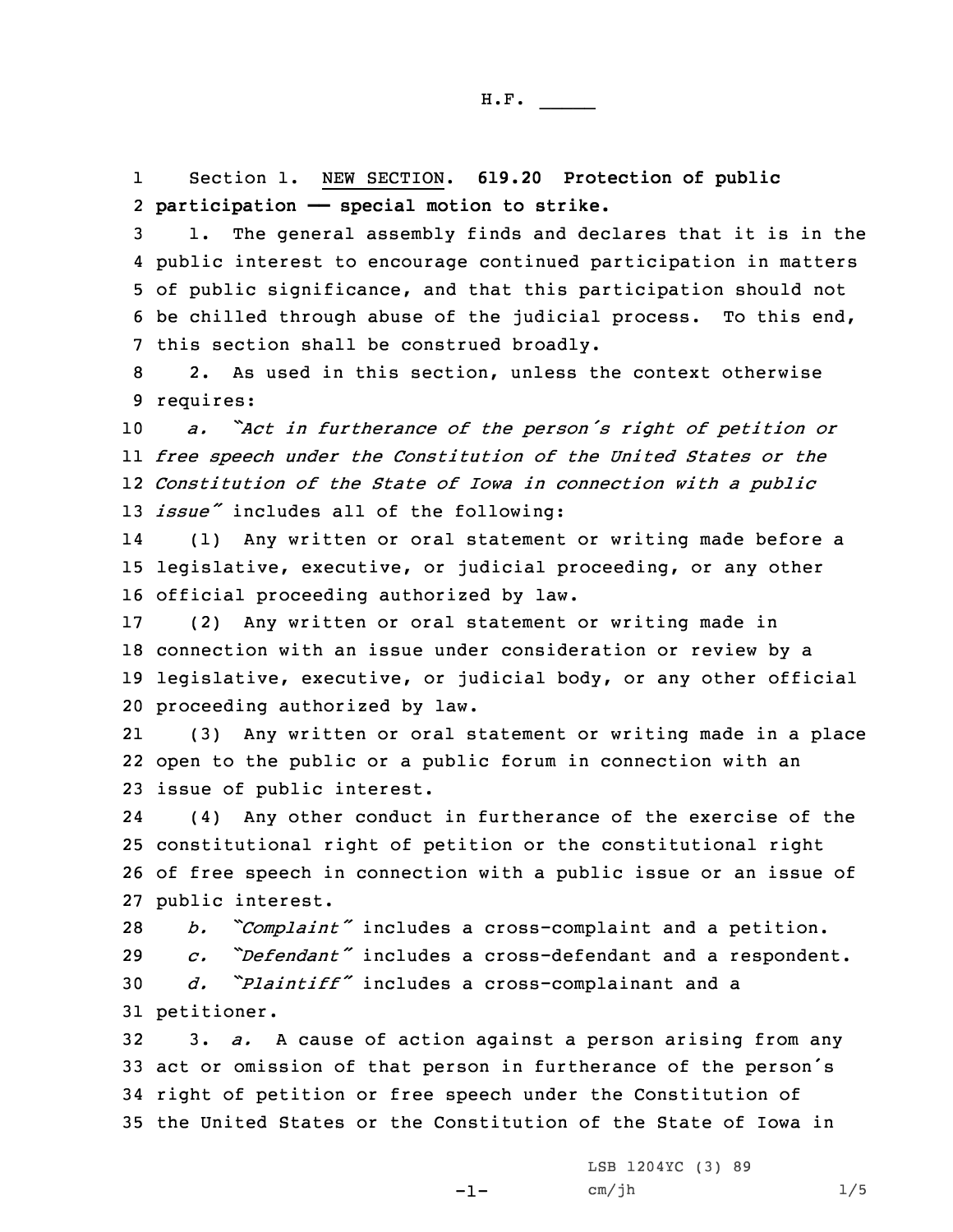H.F. \_\_\_\_\_

 connection with <sup>a</sup> public issue shall be subject to <sup>a</sup> special motion to strike, unless the court determines the plaintiff has established there is <sup>a</sup> probability the plaintiff will prevail on the claim.

5 *b.* In making its determination, the court shall consider the 6 pleadings and supporting and opposing affidavits stating the 7 facts upon which the liability or defense is based.

 *c.* If the court determines the plaintiff has established <sup>a</sup> probability that the plaintiff will prevail on the claim, neither that determination nor the fact of that determination shall be admissible in evidence at any later stage of the case, or in any subsequent action, and no burden of proof or degree of proof otherwise applicable shall be affected by that determination in any later stage of the case or in any subsequent proceeding.

 4. *a.* Except as provided in paragraph *"b"*, in any action subject to subsection 3, <sup>a</sup> prevailing defendant on <sup>a</sup> special motion to strike shall be entitled to recover costs and reasonable attorney fees. If the court finds that <sup>a</sup> special motion to strike is frivolous or is solely intended to cause unnecessary delay, the court shall award costs and reasonable attorney fees incurred in opposing the motion to <sup>a</sup> plaintiff prevailing on the motion.

24 *b.* <sup>A</sup> defendant who prevails on <sup>a</sup> special motion to strike <sup>25</sup> in an action subject to paragraph *"a"* shall not be entitled 26 to costs and attorney fees if that cause of action is brought 27 pursuant to chapter 21, 22, or 23.

 5. The special motion may be filed within sixty days after the service of the complaint or, in the court's discretion, at any later time upon terms the court deems proper. The motion shall be scheduled for <sup>a</sup> hearing not more than thirty days after the service of the motion unless the docket conditions of the court require <sup>a</sup> later hearing.

34 6. All discovery proceedings in the action shall be stayed 35 upon the filing of <sup>a</sup> notice of motion made pursuant to this

 $-2-$ 

LSB 1204YC (3) 89 cm/jh 2/5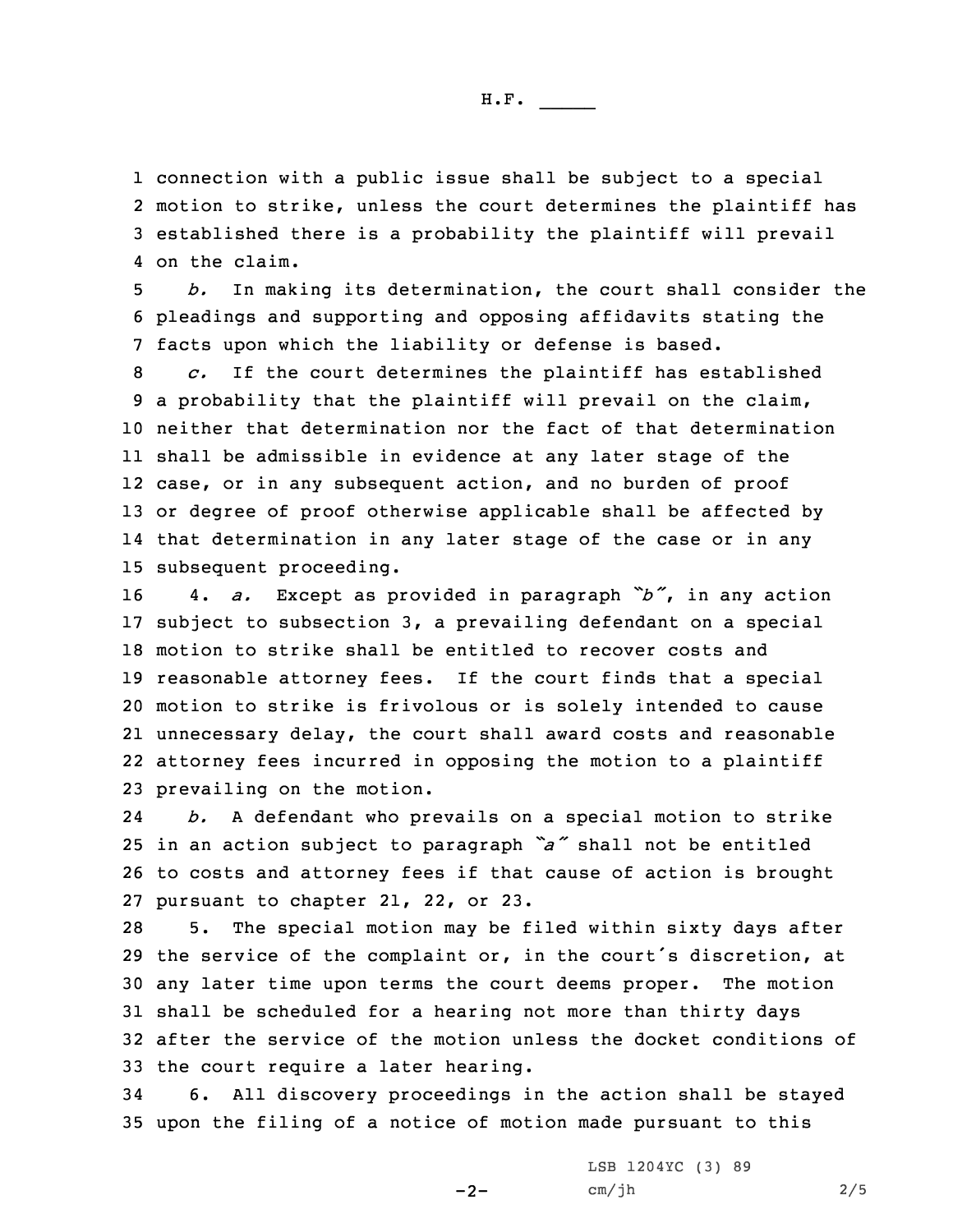section. The stay of discovery shall remain in effect until notice of entry of the order ruling on the motion. The court, on noticed motion and for good cause shown, may order that specified discovery be conducted notwithstanding this subsection.

 7. An order granting or denying <sup>a</sup> special motion to strike shall be appealable under the rules of appellate procedure. 8. This section shall not apply to any enforcement action brought by the attorney general, <sup>a</sup> district attorney, <sup>a</sup> county attorney, <sup>a</sup> city attorney, or any attorney charged with prosecuting violations of state or local laws.

## 12

14

13 **The inclusion of this explanation does not constitute agreement with the explanation's substance by the members of the general assembly.**

EXPLANATION

<sup>15</sup> This bill relates to causes of action arising from <sup>a</sup> person's 16 participation in matters of public significance.

 The bill defines an "act in furtherance of the person's right of petition or free speech under the Constitution of the United States or the Constitution of the State of Iowa in connection with <sup>a</sup> public issue" to include all of the following: any written or oral statement or writing made before <sup>a</sup> legislative, executive, or judicial proceeding, or any other official proceeding authorized by law; any written or oral statement or writing made in connection with an issue under consideration or review by <sup>a</sup> legislative, executive, or judicial body, or any other official proceeding authorized by law; any written or oral statement or writing made in <sup>a</sup> place open to the public or <sup>a</sup> public forum in connection with an issue of public interest; and any other conduct in furtherance of the exercise of the constitutional right of petition or the constitutional right of free speech in connection with <sup>a</sup> public issue or an issue of public interest.

33 The bill provides that causes of action against <sup>a</sup> person 34 arising from any act or omission of that person in furtherance <sup>35</sup> of the person's right of petition or free speech in connection

 $-3-$ 

LSB 1204YC (3) 89  $cm/jh$   $3/5$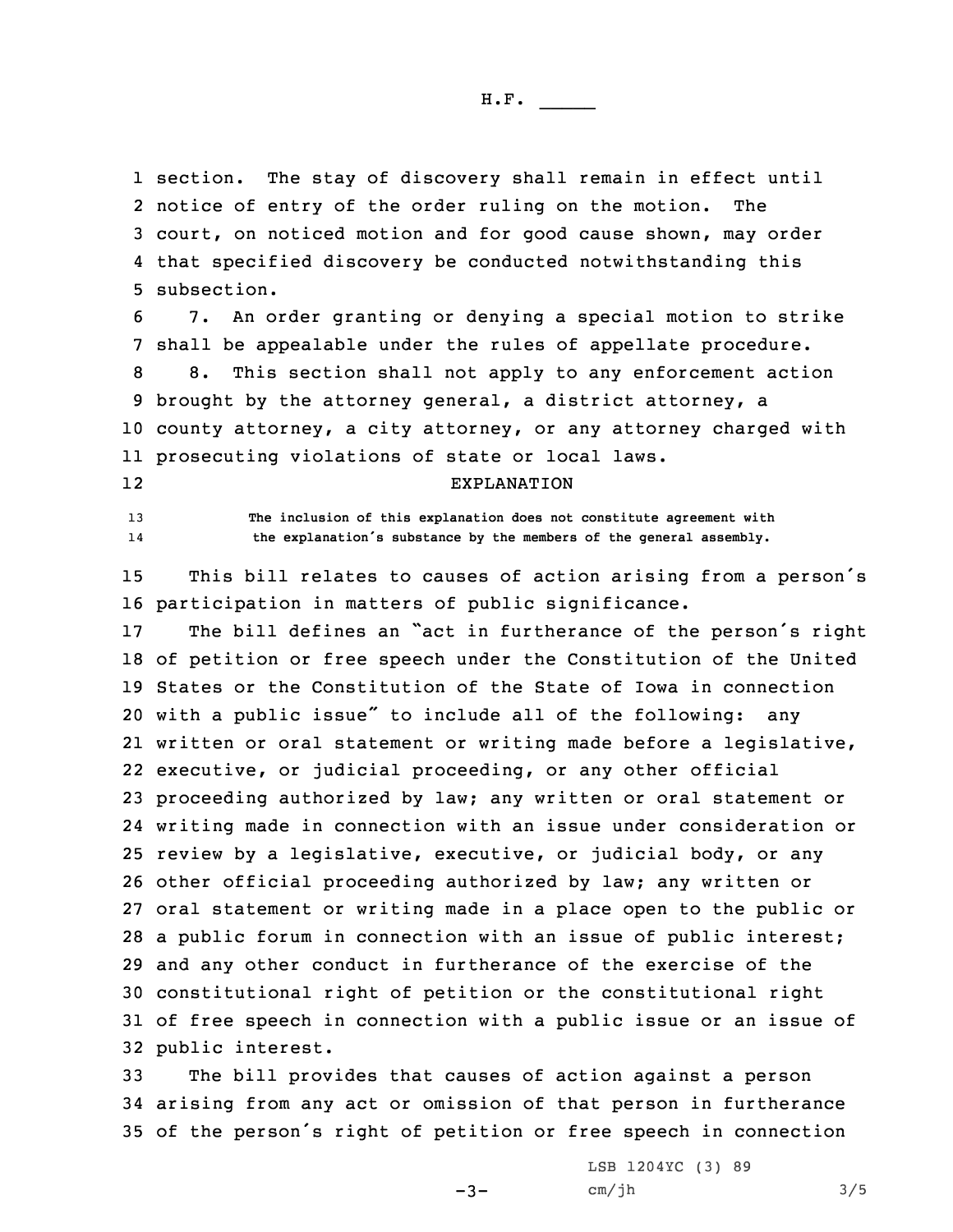with <sup>a</sup> public issue shall be subject to <sup>a</sup> special motion to strike. However, such causes of action shall not be subject to <sup>a</sup> special motion to strike if the court determines the plaintiff has established there is <sup>a</sup> probability the plaintiff will prevail on the claim. In making this determination, the court is to consider the pleadings and supporting and opposing affidavits.

 The bill provides that if the court determines the plaintiff has established <sup>a</sup> probability that the plaintiff will prevail on the claim, neither that determination nor the fact of that determination shall be admissible in evidence at any later 12 stage of the case, or in any subsequent action. Further, such findings are not to affect the burden of proof or degree of proof otherwise applicable in any later stage of the case or in any subsequent proceeding.

 The bill provides that <sup>a</sup> defendant who prevails on <sup>a</sup> special motion to strike is entitled to recover costs and reasonable attorney fees, unless the cause of action was brought pursuant to Code chapter 21 (open meetings), 22 (open records), or 23 (public information board).

21 If the court finds that <sup>a</sup> special motion to strike is frivolous or is solely intended to cause unnecessary delay, the court must award costs and reasonable attorney fees to the plaintiff prevailing on the motion for costs incurred to oppose the motion.

 The bill also describes when the special motion is to be filed and when the hearing is to be held. Specifically, the special motion may be filed within 60 days after the service of the complaint or, in the court's discretion, at any later time. The motion is to be scheduled for <sup>a</sup> hearing not more than 30 days after the service of the motion unless the docket conditions of the court require <sup>a</sup> later hearing.

33 All discovery proceedings in the action are to be stayed upon 34 the filing of <sup>a</sup> notice of motion. The stay of discovery is 35 to remain in effect until notice of entry of the order ruling

 $-4-$ 

LSB 1204YC (3) 89  $cm/jh$  4/5